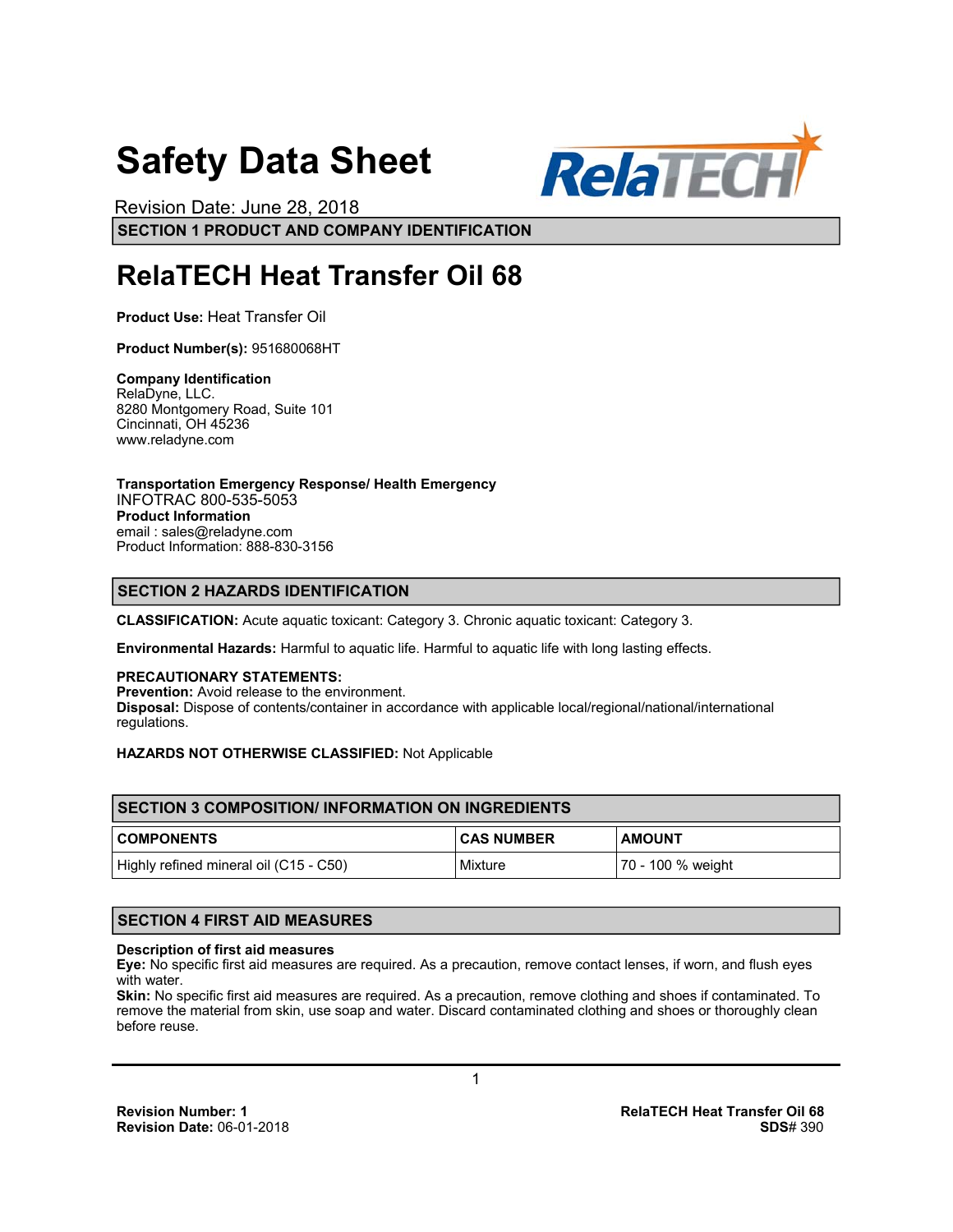**Ingestion:** No specific first aid measures are required. Do not induce vomiting. As a precaution, get medical advice. **Inhalation:** No specific first aid measures are required. If exposed to excessive levels of material in the air, move the exposed person to fresh air. Get medical attention if coughing or respiratory discomfort occurs.

#### **Most important symptoms and effects, both acute and delayed IMMEDIATE SYMPTOMS AND HEALTH EFFECTS**

**Eye:** Not expected to cause prolonged or significant eye irritation.

**Skin:** Contact with the skin is not expected to cause prolonged or significant irritation. Contact with the skin is not expected to cause an allergic skin response. Not expected to be harmful to internal organs if absorbed through the skin. High-Pressure Equipment Information: Accidental high-velocity injection under the skin of materials of this type may result in serious injury. Seek medical attention at once should an accident like this occur. The initial wound at the injection site may not appear to be serious at first; but, if left untreated, could result in disfigurement or amputation of the affected part.

#### **Ingestion:** Not expected to be harmful if swallowed.

**Inhalation:** Not expected to be harmful if inhaled. Contains a petroleum-based mineral oil. May cause respiratory irritation or other pulmonary effects following prolonged or repeated inhalation of oil mist at airborne levels above the recommended mineral oil mist exposure limit. Symptoms of respiratory irritation may include coughing and difficulty breathing.

#### **DELAYED OR OTHER SYMPTOMS AND HEALTH EFFECTS:** Not classified.

#### **Indication of any immediate medical attention and special treatment needed**

**Note to Physicians:** In an accident involving high-pressure equipment, this product may be injected under the skin. Such an accident may result in a small, sometimes bloodless, puncture wound. However, because of its driving force, material injected into a fingertip can be deposited into the palm of the hand. Within 24 hours, there is usually a great deal of swelling, discoloration, and intense throbbing pain. Immediate treatment at a surgical emergency center is recommended.

# **SECTION 5 FIRE FIGHTING MEASURES**

**EXTINGUISHING MEDIA:** Use water fog, foam, dry chemical or carbon dioxide (CO2) to extinguish flames.

**Unusual Fire Hazards:** Leaks/ruptures in high pressure system using materials of this type can create a fire hazard when in the vicinity of ignition sources (eg. open flame, pilot lights, sparks, or electric arcs).

# **PROTECTION OF FIRE FIGHTERS:**

**Fire Fighting Instructions:** This material will burn although it is not easily ignited. See Section 7 for proper handling and storage. For fires involving this material, do not enter any enclosed or confined fire space without proper protective equipment, including self-contained breathing apparatus.

**Combustion Products:** Highly dependent on combustion conditions. A complex mixture of airborne solids, liquids, and gases including carbon monoxide, carbon dioxide, and unidentified organic compounds will be evolved when this material undergoes combustion.

# **SECTION 6 ACCIDENTAL RELEASE MEASURES**

**Protective Measures:** Eliminate all sources of ignition in vicinity of spilled material.

**Spill Management:** Stop the source of the release if you can do it without risk. Contain release to prevent further contamination of soil, surface water or groundwater. Clean up spill as soon as possible, observing precautions in Exposure Controls/Personal Protection. Use appropriate techniques such as applying non-combustible absorbent materials or pumping. Where feasible and appropriate, remove contaminated soil. Place contaminated materials in disposable containers and dispose of in a manner consistent with applicable regulations. **Reporting:** Report spills to local authorities and/or the U.S. Coast Guard's National Response Center at

(800) 424-8802 as appropriate or required.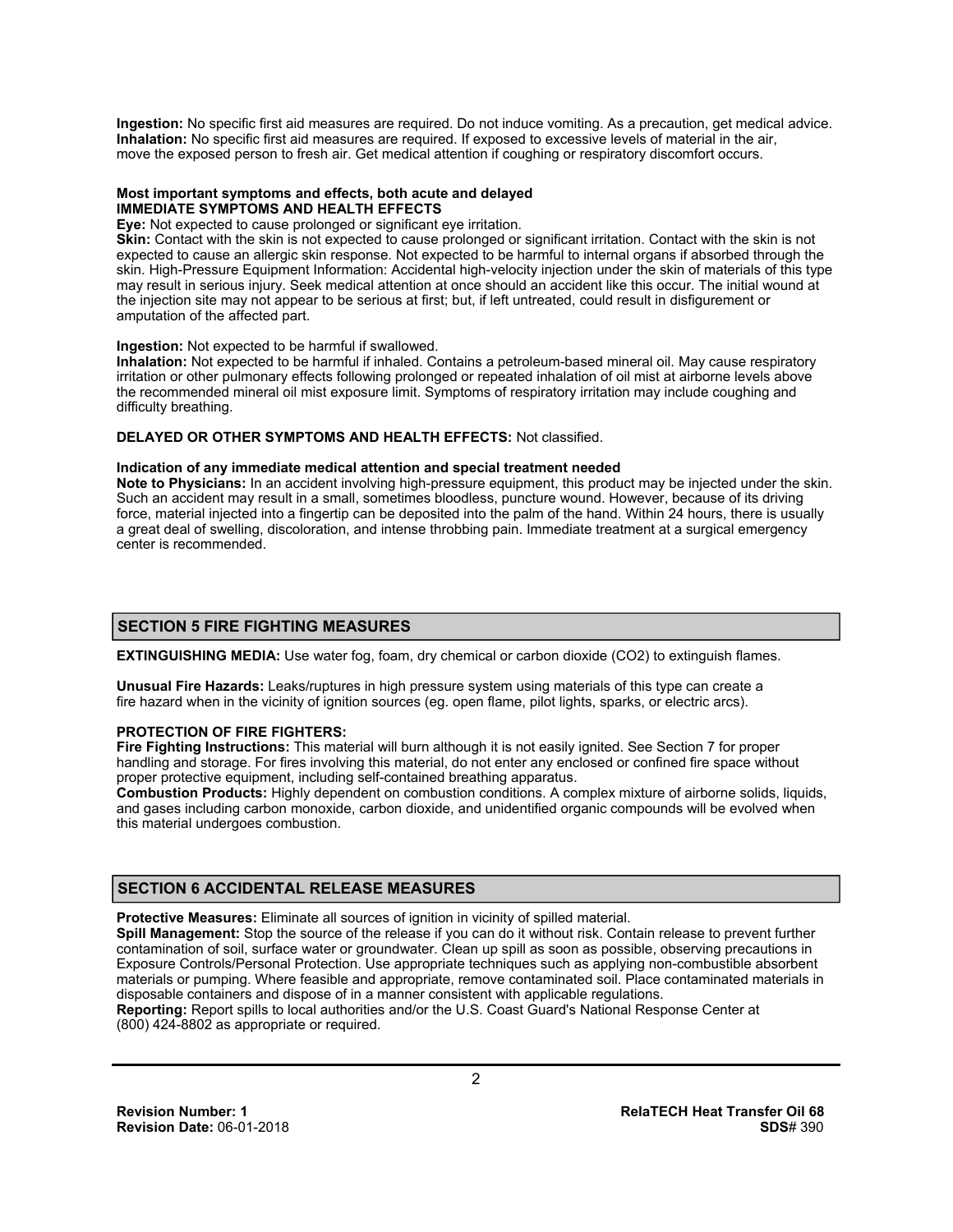# **SECTION 7 HANDLING AND STORAGE**

**General Handling Information:** Avoid contaminating soil or releasing this material into sewage and drainage systems and bodies of water.

**Precautionary Measures:** DO NOT USE IN HIGH PRESSURE SYSTEMS in the vicinity of flames, sparks and hot surfaces. Use only in well ventilated areas. Keep container closed. Keep out of the reach of children. **Static Hazard:** Electrostatic charge may accumulate and create a hazardous condition when handling this material. To minimize this hazard, bonding and grounding may be necessary but may not, by themselves, be sufficient. Review all operations which have the potential of generating and accumulating an electrostatic charge and/or a flammable atmosphere (including tank and container filling, splash filling, tank cleaning, sampling, gauging, switch loading, filtering, mixing, agitation, and vacuum truck operations) and use appropriate mitigating procedures. For more information, refer to OSHA Standard 29 CFR 1910.106, 'Flammable and Combustible Liquids', National Fire Protection Association (NFPA 77, 'Recommended Practice on Static Electricity', and/or the American Petroleum Institute (API) Recommended Practice 2003, 'Protection Against Ignitions Arising Out of Static, Lightning, and Stray Currents'.

**Container Warnings:** Container is not designed to contain pressure. Do not use pressure to empty container or it may rupture with explosive force. Empty containers retain product residue (solid, liquid, and/or vapor) and can be dangerous. Do not pressurize, cut, weld, braze, solder, drill, grind, or expose such containers to heat, flame, sparks, static electricity, or other sources of ignition. They may explode and cause injury or death. Empty containers should be completely drained, properly closed, and promptly returned to a drum reconditioner or disposed of properly.

# **SECTION 8 EXPOSURE CONTROLS/PERSONAL PROTECTION**

#### **GENERAL CONSIDERATIONS:**

Consider the potential hazards of this material (see Section 3), applicable exposure limits, job activities, and other substances in the work place when designing engineering controls and selecting personal protective equipment. If engineering controls or work practices are not adequate to prevent exposure to harmful levels of this material, the personal protective equipment listed below is recommended. The user should read and understand all instructions and limitations supplied with the equipment since protection is usually provided for a limited time or under certain circumstances.

#### **ENGINEERING CONTROLS:**

Use in a well-ventilated area.

# **PERSONAL PROTECTIVE EQUIPMENT**

**Eye/Face Protection:** No special eye protection is normally required. Where splashing is possible, wear safety glasses with side shields as a good safety practice.

**Skin Protection:** No special protective clothing is normally required. Where splashing is possible, select protective clothing depending on operations conducted, physical requirements and other substances in the workplace.

Suggested materials for protective gloves include: Nitrile Rubber, Silver Shield, Viton. **Respiratory Protection:** No respiratory protection is normally required.

If user operations generate an oil mist, determine if airborne concentrations are below the occupational exposure limit for mineral oil mist. If not, wear an approved respirator that provides adequate protection from the measured concentrations of this material. For air-purifying respirators use a particulate cartridge. Use a positive pressure airsupplying respirator in circumstances where air-purifying respirators may not provide adequate protection.

| <b>Component</b>                       | Agency           | <b>TWA</b>          | <b>STEL</b>       | Ceilina | l Notation |
|----------------------------------------|------------------|---------------------|-------------------|---------|------------|
| Highly refined mineral oil (C15 - C50) | <b>LOSHA Z-1</b> | $5 \text{ mg/m}$    |                   |         |            |
| Highly refined mineral oil (C15 - C50) | <b>ACGIH</b>     | $5 \,\mathrm{mg/m}$ | $10 \text{ mg/m}$ |         |            |

#### **Occupational Exposure Limits:**

Consult local authorities for appropriate values.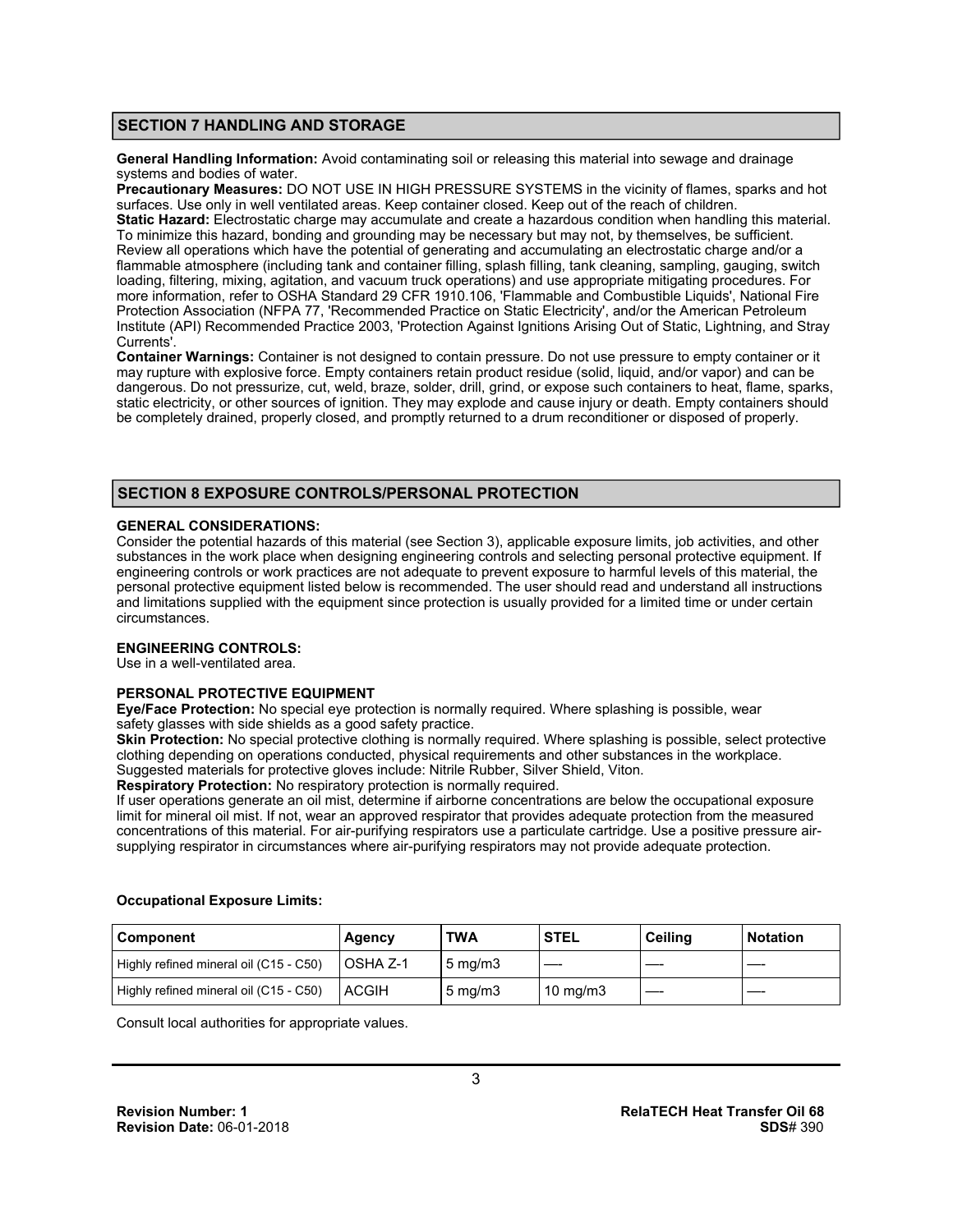# **SECTION 9 PHYSICAL AND CHEMICAL PROPERTIES**

**Attention: the data below are typical values and do not constitute a specification.** 

**Color:** Yellow **Physical State:** Liquid **Odor:** Petroleum odor **Odor Threshold:** Not Determined **pH:** Essentially Neutral **Vapor Pressure:** Not Determined **Vapor Density (Air = 1):** Greater than 5 **Initial Boiling Point:** 600°F **Solubility:** Negligible **Freezing Point:** Not Applicable **Specific Gravity:** 0.88 **Viscosity: 68 cSt @ 40°C Decomposition temperature:** No data available **Octanol/Water Partition Coefficient:** No data available

**FLAMMABLE PROPERTIES: Flammability (solid, gas):** No Data Available

**Flashpoint:** (Cleveland Open Cup) 205 °C **Autoignition:** Not Determined **Flammability (Explosive) Limits (% by volume in air):** Lower: Not Determined Upper: Not Determined

# **SECTION 10 STABILITY AND REACTIVITY**

**Reactivity:** May react with strong acids or strong oxidizing agents, such as chlorates, nitrates, peroxides, etc. **Chemical Stability:** This material is considered stable under normal ambient and anticipated storage and handling conditions of temperature and pressure. **Incompatibility With Other Materials:** Not applicable **Hazardous Decomposition Products:** None known (None expected) **Hazardous Polymerization:** Hazardous polymerization will not occur.

# **SECTION 11 TOXICOLOGICAL INFORMATION**

**Information on toxicological effects** 

**Serious Eye Damage/Irritation:** The eye irritation hazard is based on evaluation of data for product components.

**Skin Corrosion/Irritation:** The skin irritation hazard is based on evaluation of data for product components.

**Skin Sensitization:** The skin sensitization hazard is based on evaluation of data for product components.

**Acute Dermal Toxicity:** The acute dermal toxicity hazard is based on evaluation of data for product components.

**Acute Oral Toxicity:** The acute oral toxicity hazard is based on evaluation of data for product components.

**Acute Inhalation Toxicity:** The acute inhalation toxicity hazard is based on evaluation of data for product components.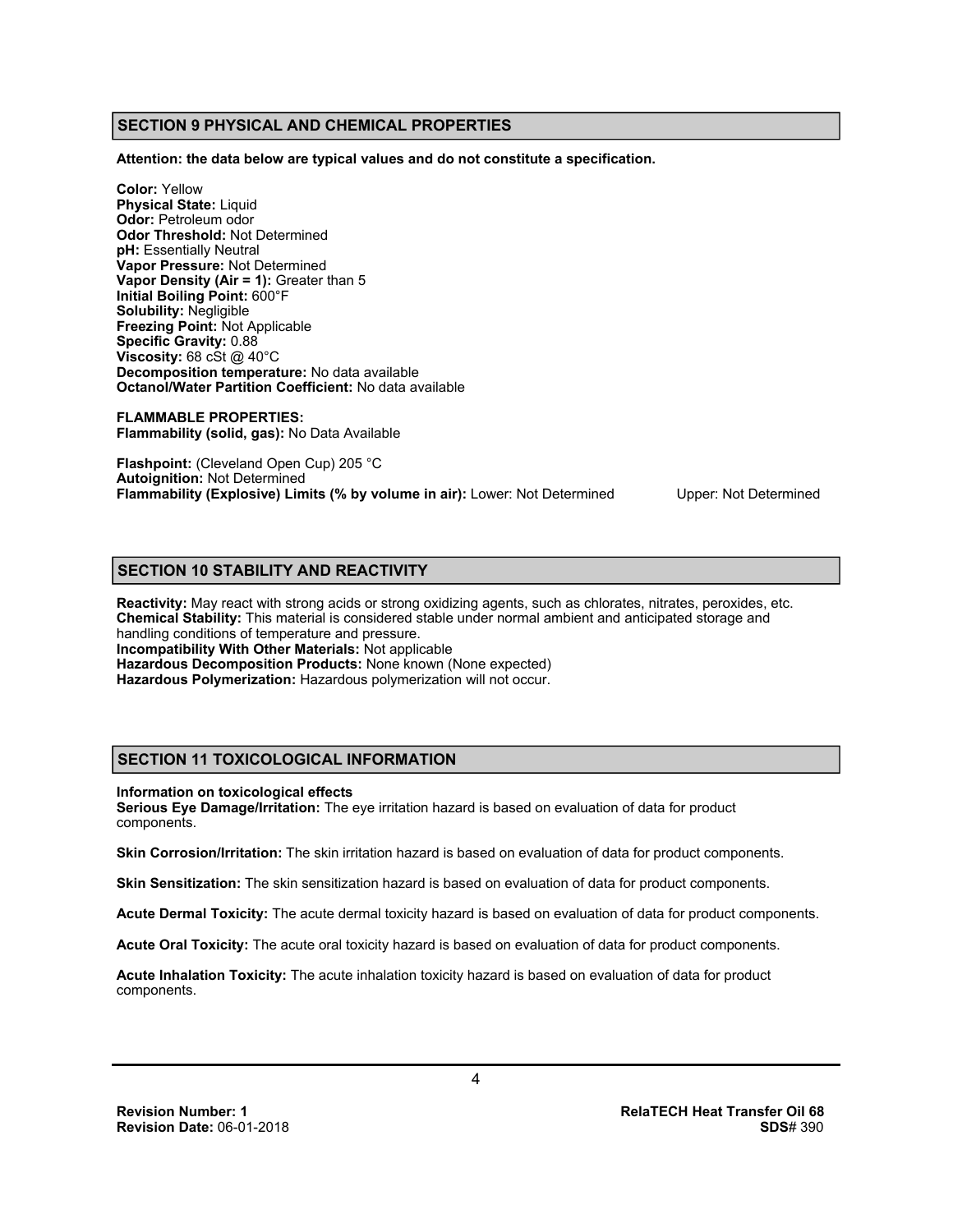#### **Acute Toxicity Estimate:** Not Determined

**Germ Cell Mutagenicity:** The hazard evaluation is based on data for components or a similar material.

**Carcinogenicity:** The hazard evaluation is based on data for components or a similar material.

**Reproductive Toxicity:** The hazard evaluation is based on data for components or a similar material.

**Specific Target Organ Toxicity - Single Exposure:** The hazard evaluation is based on data for components or a similar material.

**Specific Target Organ Toxicity - Repeated Exposure:** The hazard evaluation is based on data for components or a similar material.

#### **ADDITIONAL TOXICOLOGY INFORMATION:**

This product contains petroleum base oils which may be refined by various processes including severe solvent extraction, severe hydrocracking, or severe hydrotreating. None of the oils requires a cancer warning under the OSHA Hazard Communication Standard (29 CFR 1910.1200). These oils have not been listed in the National Toxicology Program (NTP) Annual Report nor have they been classified by the International Agency for Research on Cancer (IARC) as; carcinogenic to humans (Group 1), probably carcinogenic to humans (Group 2A), or possibly carcinogenic to humans (Group 2B). These oils have not been classified by the American Conference of Governmental Industrial Hygienists (ACGIH) as: confirmed human carcinogen (A1), suspected human carcinogen (A2), or confirmed animal carcinogen with unknown relevance to humans (A3).

# **SECTION 12 ECOLOGICAL INFORMATION**

# **ECOTOXICITY**

This material is not expected to be harmful to aquatic organisms. The ecotoxicity hazard is based on an evaluation of data for the components or a similar material. The product has not been tested. The statement has been derived from the properties of the individual components.

#### **MOBILITY**

No data available.

# **PERSISTENCE AND DEGRADABILITY**

This material is not expected to be readily biodegradable. The biodegradability of this material is based on an evaluation of data for the components or a similar material. The product has not been tested. The statement has been derived from the properties of the individual components.

#### **POTENTIAL TO BIOACCUMULATE**

Bioconcentration Factor: No data available. Octanol/Water Partition Coefficient: No data available

# **SECTION 13 DISPOAL CONSIDERATIONS**

Use material for its intended purpose or recycle if possible. Oil collection services are available for used oil recycling or disposal. Place contaminated materials in containers and dispose of in a manner consistent with applicable regulations. Contact your sales representative or local environmental or health authorities for approved disposal or recycling methods.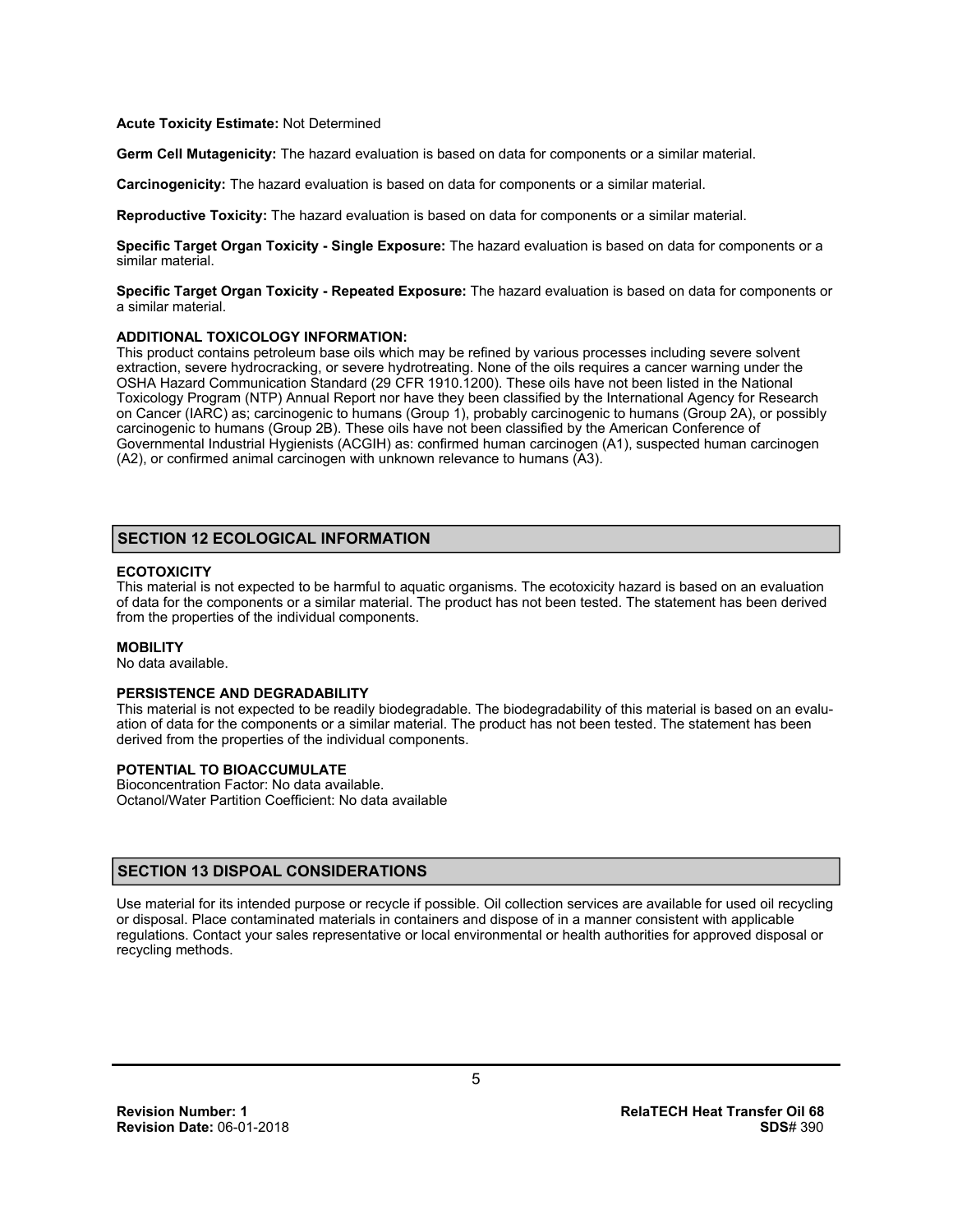# **SECTION 14 TRANSPORT INFORMATION**

The description shown may not apply to all shipping situations. Consult 49CFR, or appropriate Dangerous Goods Regulations, for additional description requirements (e.g., technical name) and mode-specific or quantityspecific shipping requirements.

**DOT Shipping Description:** PETROLEUM LUBRICATING OIL, NOT REGULATED AS A HAZARDOUS MATERIAL FOR TRANSPORTATION UNDER 49 CFR

**IMO/IMDG Shipping Description:** PETROLEUM LUBRICATING OIL; NOT REGULATED AS DANGEROUS GOODS FOR TRANSPORT UNDER THE IMDG CODE

**ICAO/IATA Shipping Description:** PETROLEUM LUBRICATING OIL; NOT REGULATED AS DANGEROUS GOODS FOR TRANSPORT UNDER ICAO TI OR IATA DGR

**Transport in bulk according to Annex II of MARPOL 73/78 and the IBC code:** Not applicable

# **SECTION 15 REGULATORY INFORMATION**

| <b>EPCRA 311/312 CATEGORIES:</b>  | 1. Immediate (Acute) Health Effects:<br>2. Delayed (Chronic) Health Effects:<br>3. Fire Hazard:<br>4. Sudden Release of Pressure Hazard:<br>5. Reactivity Hazard: | NO.<br><b>NO</b><br>NO.<br>NO.<br>NO. |
|-----------------------------------|-------------------------------------------------------------------------------------------------------------------------------------------------------------------|---------------------------------------|
| <b>REGULATORY LISTS SEARCHED:</b> |                                                                                                                                                                   |                                       |
| 01-1=IARC Group 1                 | 03=EPCRA 313                                                                                                                                                      |                                       |
| 01-2A=IARC Group 2A               | 04=CA Proposition 65                                                                                                                                              |                                       |
| 01-2B=IARC Group 2B               | 05=MA RTK                                                                                                                                                         |                                       |
| 02=NTP Carcinogen                 | 06=NJ RTK                                                                                                                                                         |                                       |
|                                   | 07=PARTK                                                                                                                                                          |                                       |

No components of this material are found on the regulatory lists above.

# **CHEMICAL INVENTORIES:**

All components comply with the following chemical inventory requirements: AICS (Australia), DSL (Canada), EINECS (European Union), IECSC (China), KECI (Korea), PICCS (Philippines), TSCA (United States).

One or more components does not comply with the following chemical inventory requirements: ENCS (Japan).

# **NEW JERSEY RTK CLASSIFICATION:**

Under the New Jersey Right-to-Know Act L. 1983 Chapter 315 N.J.S.A. 34:5A-1 et. seq., the product is to be identified as follows: PETROLEUM OIL (Lubricating oil)

| <b>SECTION 16 OTHER INFORMATION</b> |             |                 |               |
|-------------------------------------|-------------|-----------------|---------------|
| <b>NFPA RATINGS:</b>                | Health: $0$ | Flammability: 1 | Reactivity: 0 |
| <b>HMIS RATINGS:</b>                | Health: 1   | Flammability: 1 | Reactivity: 0 |